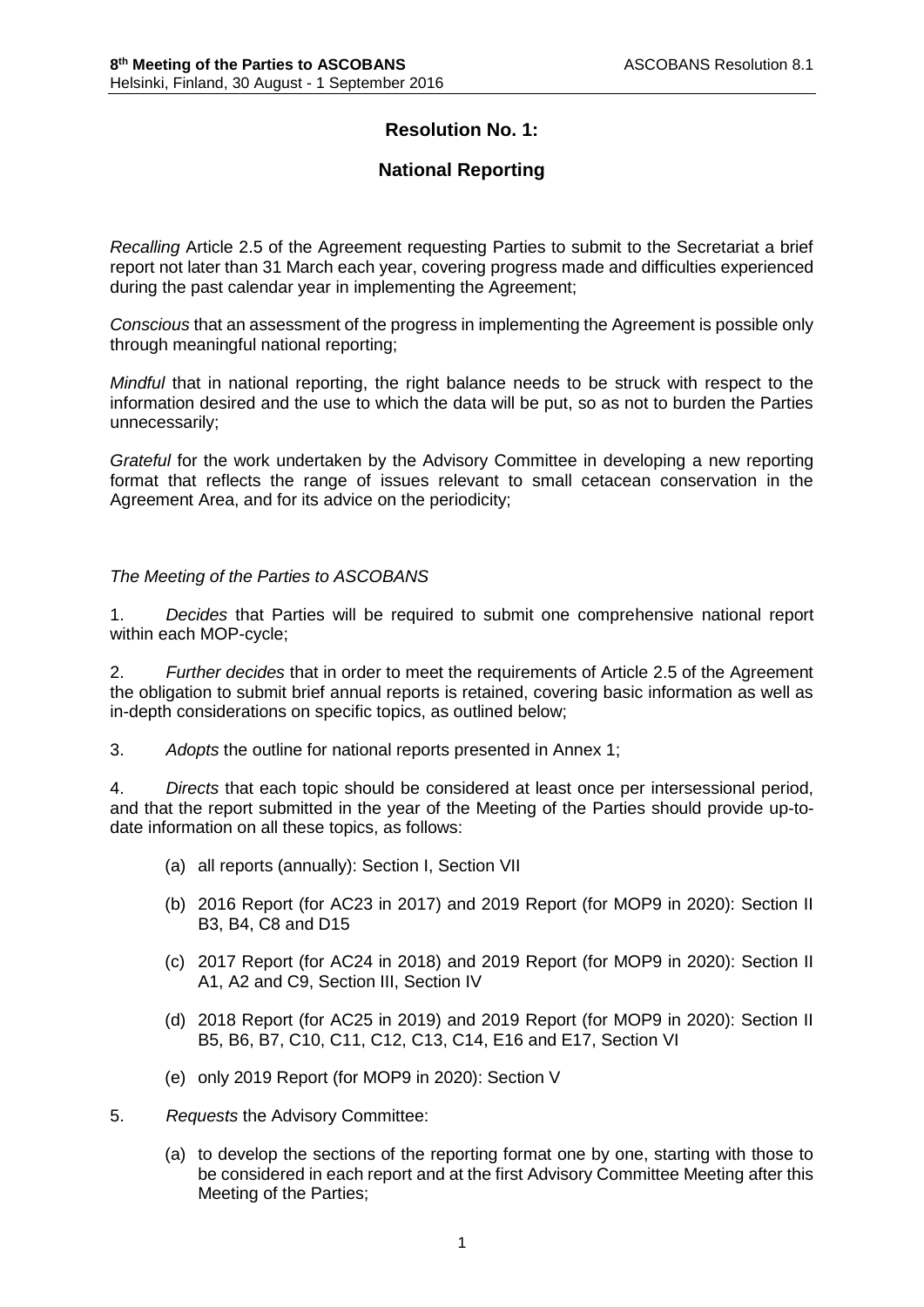- (b) in developing the detail of each section, to consult experts on the subjects in order to ensure that essential information is gathered in a form that standardizes responses and lends itself to statistical analysis as far as possible, and to decide which topics should be reported on by region;
- (c) to make full use of the information submitted in order to assess progress in the implementation of the Agreement and make recommendations to Parties;
- (d) to tailor the agenda for each of its meetings to reflect the topics selected for the previous year's national reports;

6. *Urges* Parties to submit their national reports by the deadline of 31 March of each year, indicated in Article 2.5 of the Agreement, making use of the online reporting system developed for the CMS Family;

7. *Requests* the Secretariat to remind Parties of the date for submission of their national reports;

8. *Recognizes* that in order to meet its obligation to present Parties with a summary of the Party reports by 30 June of each year, as required in Article 4.2 of the Agreement, the Secretariat requires the submission of all national reports sufficiently in advance of this date;

9. *Requests* the Secretariat to inform the Common Information Management, Communication and Outreach Team of the UNEP/CMS and UNEP/AEWA Secretariats of the comments made by ASCOBANS Parties regarding the functionalities of the online reporting system, which would be useful when working to improve it; and

10. *Repeals* Resolution No. 1 of MOP1 (1994) on National Reports.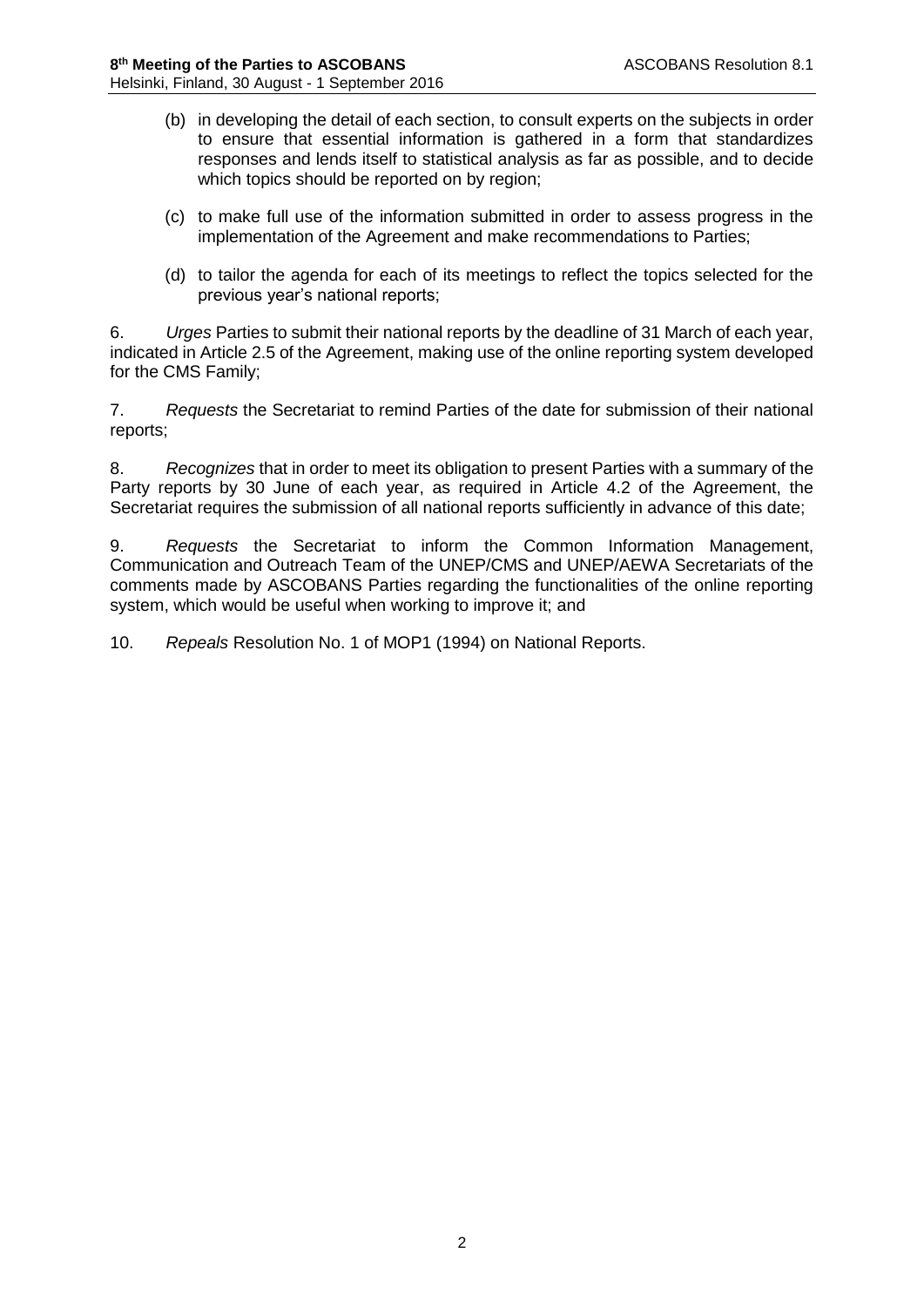# **Annex 1**

# **Outline of a Revised National Reporting Format for ASCOBANS**

# *Section I: General Information*

- A. Party Information
	- 1. Name of Party
	- 2. Details of National Coordinator (Focal Point) for ASCOBANS
	- 3. Details of delegates (contributors to the report)
	- 4. List of relevant national institutions

# *Section II: Habitat Conservation and Management (threats and pressures on cetaceans)*

*[Where indicated, each threat/pressure shall have the following standard questions associated with it:*

- *Specific, where available quantitative information on the threat, provided on a national or regional geographic scale, as appropriate (by sea area / by action plan area)*
- *The perceived level of risk to favourable conservation status (FCS) or good environmental status (GES), i.e. is the pressure increasing, decreasing, staying the same or unknown; to be done on a species by species basis where applicable*
- *Any notable instances/issues in the reporting period*
- *How the pressure is being managed, incl. relevant regulations / guidelines and the year of implementation (current and planned)*
- *Relevant new research/work/collaboration*

*Any additional questions considered appropriate are indicated separately below].*

# **A. Fisheries-related Threats**

# *1. Bycatch*

- *Standard questions*
- Changes in fishing effort (for fisheries known to have an impact)
- Application of mitigation measures and alternative gear
- Monitoring / data collection programmes (also in recreational fisheries)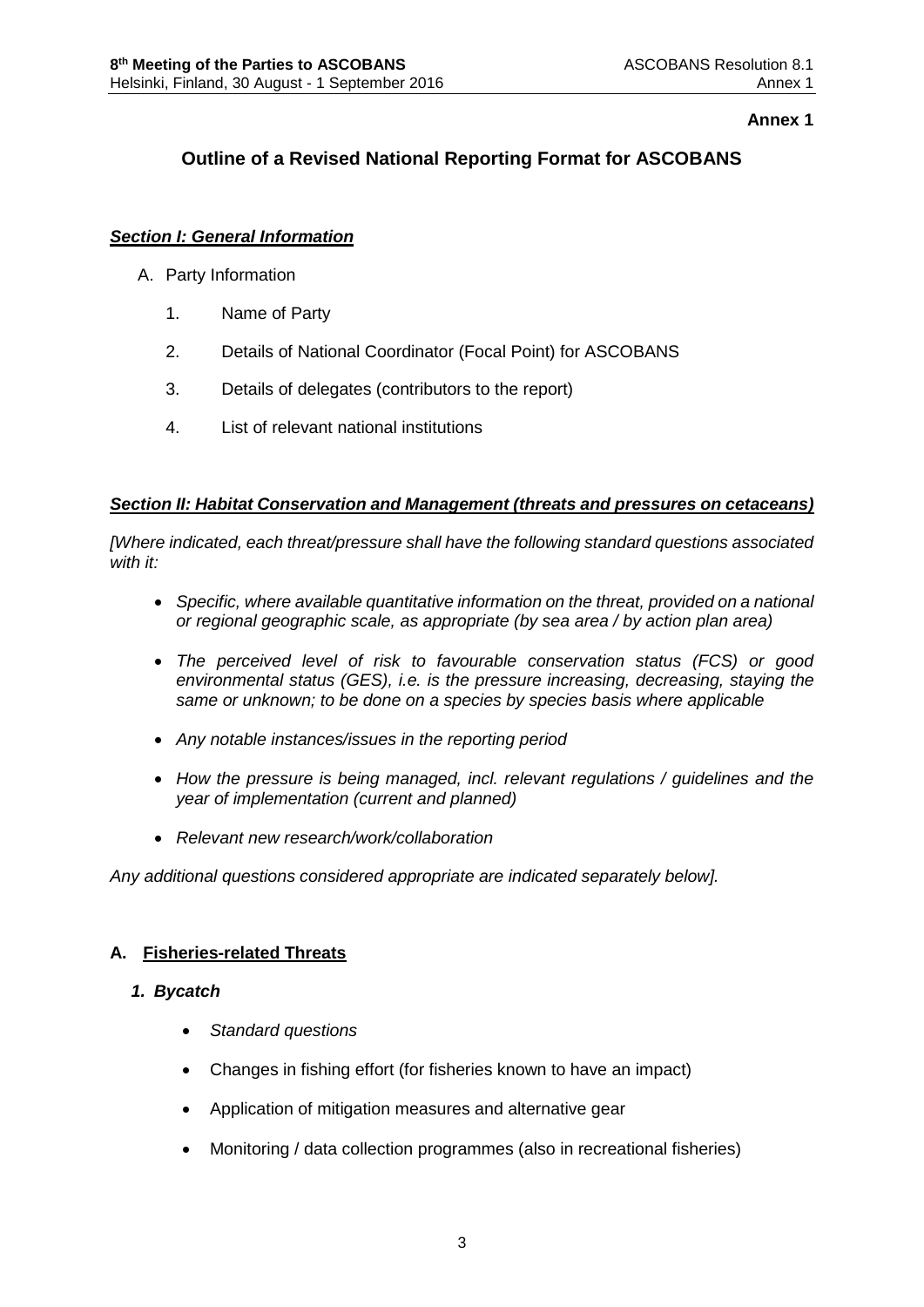# *2. Resource Depletion*

*Standard questions* 

# **B. Disturbance (including potential physical impacts)**

# *3. Noise (impulsive i.e. piling and continuous/ambient i.e. shipping)*

- *Standard questions (unless already covered below)*
- Any notable instances/issues in the reporting period, including providing information on planned or completed significant developments/activities, including the details of EIAs and monitoring in place before, during and after the project and relevant new research and work/collaborations
- Noise management for individual approved activities
- Noise management for cumulative impact, including assessment of associated or coincidental activities, regulations and guidelines, seismic shot point densities and level of impact that was assessed and deemed acceptable

# *4. Ocean Energy*

*Standard questions* 

# *5. Cetacean Watching Industry*

- *Standard questions*
- *6. Recreational Sea Use*
	- *Standard questions*

# *7. Other Sources of Disturbance*

*Standard questions* 

# **C. Habitat Change and Degradation (incl. potential physical impacts)**

# *8. Unexploded Ordnance*

*Standard questions* 

# *9. Marine Debris (ingestion and entanglement)*

*Standard questions* 

# *10. Pollution and hazardous substances (incl. microplastics)*

*Standard questions*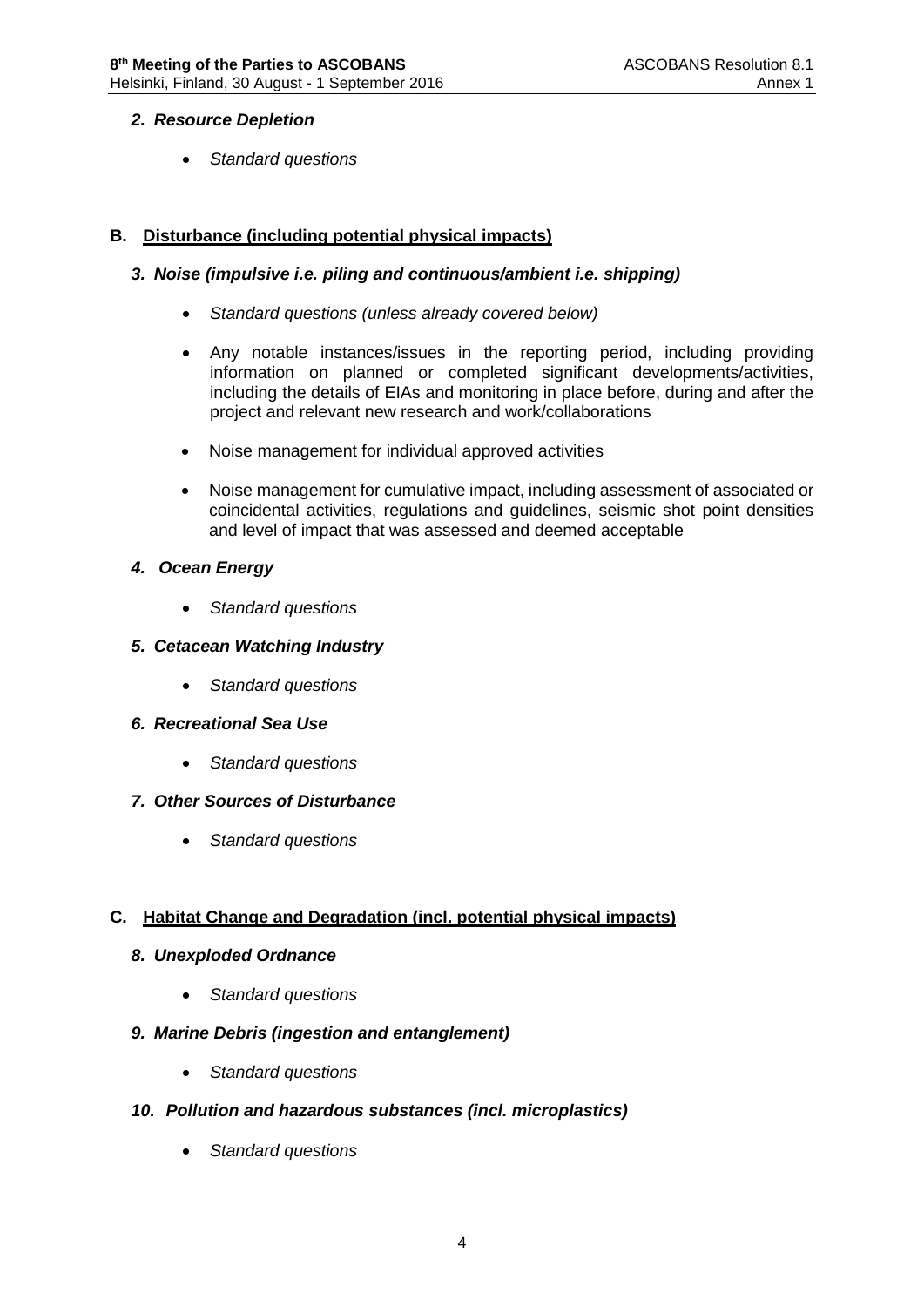# *11. Ship Strikes*

*Standard questions* 

# *12. Climate Change (incl. ocean acidification)*

- *Standard questions*
- *13. Physical Habitat Change (e.g. from construction)*
	- *Standard questions*
- *14. Other Issues*
	- *Standard questions*

# **D. Management of Cumulative Impacts**

- *15. Marine Spatial Planning*
	- National processes
	- Transboundary processes

# **E. Area-based Conservation / Marine Protected Areas**

# *16. List of protected areas, e.g. Natura 2000 sites*

- Number, names and status of MPAs with cetaceans forming part of the selection criteria
- Information on management measures, including any temporal/spatial restriction of activities i.e. seasonal fishery closures, changes to vessel activity etc.

# *17. Website or contact where spatial information on MPAs can be obtained*

# *Section III: Surveys and Research*

# **A. Biological Information (per species)**

# *1. Abundance estimates*

- Area of coverage
- Survey period applicable
- Method of abundance estimation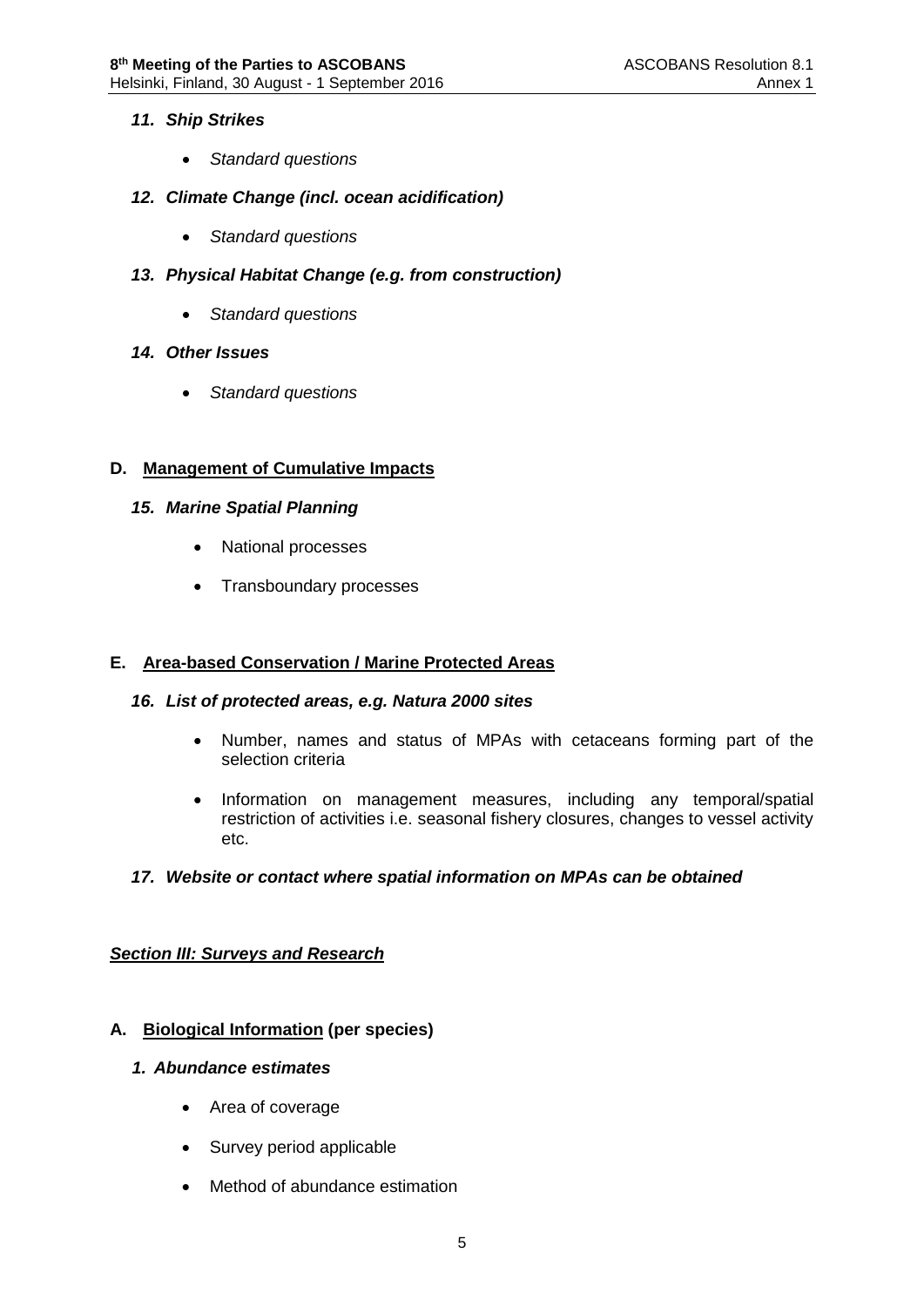• Confidence limits where applicable

#### *2. New information on life history parameters*

- Age at sexual maturity
- Inter-birth intervals
- Calf and adult mortality rates
- Potential reproductive span
- Longevity

#### **B. Monitoring Programmes**

- *3. High level overview of current monitoring programme*
- *4. Detail of any planned activities of note*
- *5. Relevant outputs to note (by species)*

# **C. Dedicated Surveys and Other Relevant Research**

#### *6. Aerial surveys (how many have been conducted, over which area, when)*

- Number of surveys
- Area covered (with map)
- For which species
- Timeframe of survey

# *7. Passive Acoustic Monitoring (PAM)*

- Locations of moored instruments (with map)
- Timeframe of survey
- Target species
- Make and model of instruments used

# *8. Other research (not mentioned elsewhere in Section II, III or IV)*

- Name of the project
- **•** Institution
- Duration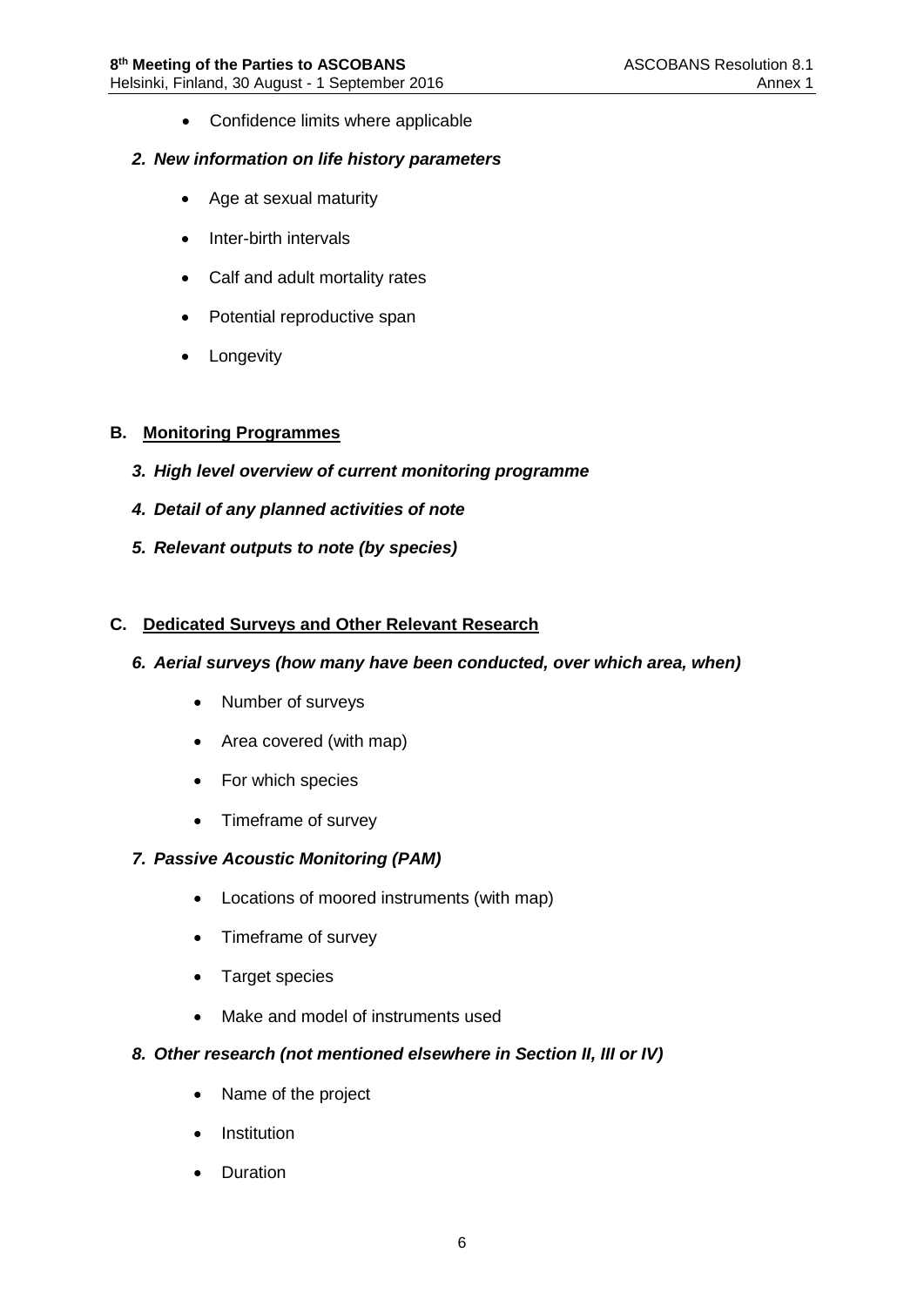- Aim
- Method

# *Section IV: Use of Bycatches and Strandings*

# **A. Stranding Network**

# *1. Collection of Carcasses*

Details (phone, email, website)

# *2. Live-Stranding Responses*

Details (phone, email, website)

# **B. Strandings**

# *3. Recorded events (for each)*

- Species
- Location
- Number of animals found per event
- Found dead or alive

# *4. Chosen response in the event of live strandings*

- (Attempted/successful) re-floating
- (Attempted/successful) rehabilitations
- Euthanasia (including method used)

# *5. Necropsies*

- Details of responsible institution (phone, email, website)
- Protocol used for dissection methodologies, collection of samples etc.
- Number of carcasses necropsied
- Causes of death identified
- Any notable issues to report